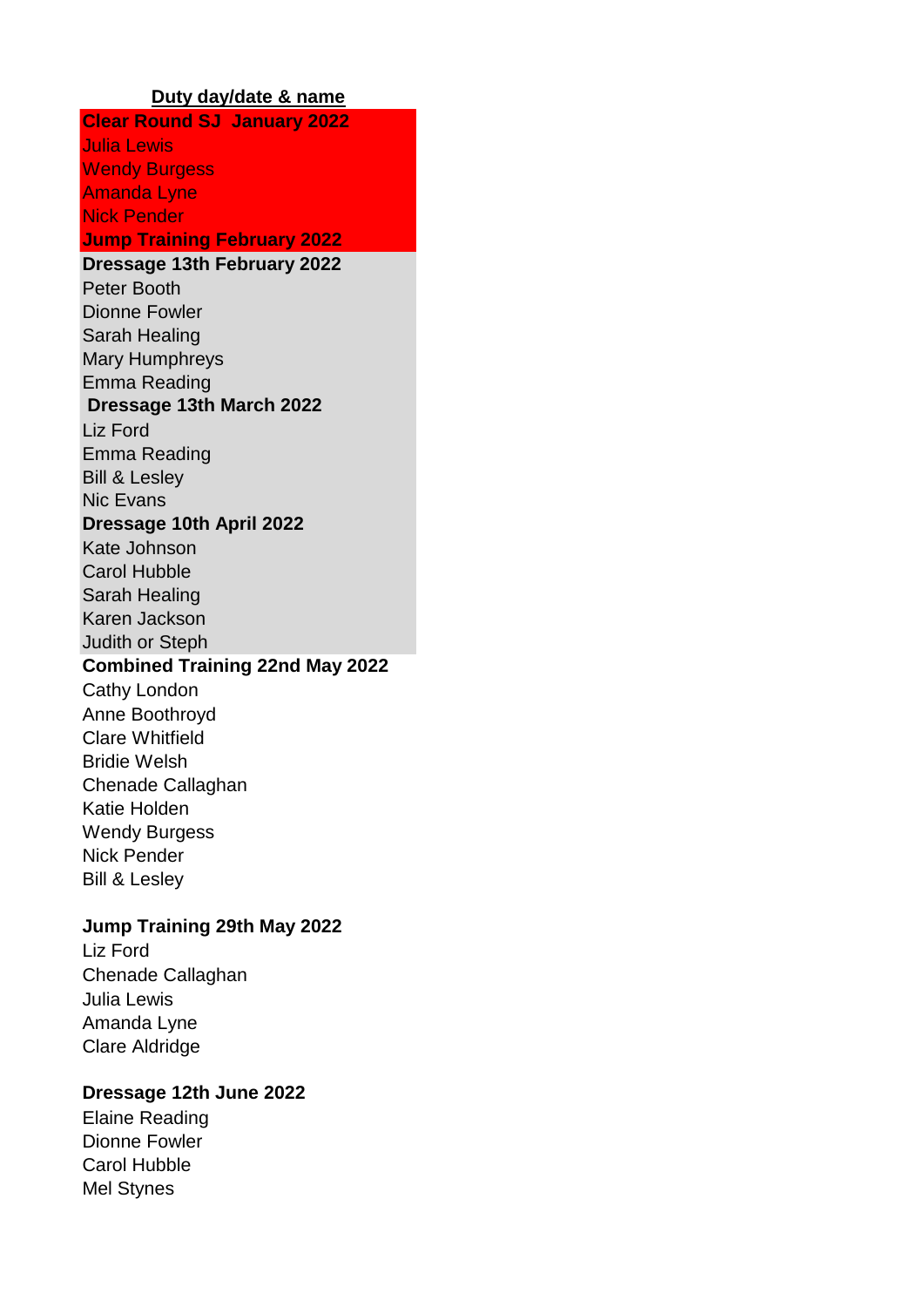## **Dressage 10th July 2022**

Anne Doughton Clare Aldridge XXXX XXXX XXXX

## **Dressage 7th August 2022**

Cathy London Dionne Fowler XXXX XXXX XXXX

## **ODE Set Up**

Alison Arden Sam & Brent XXXX XXXX

#### **ODE September 2022**

Judith Childs Carrie Childs Madelaine Davies Georgie Critchley Clare Whitfield Caroline Brammer Sam Rusling Claire Taylor (NM) Judith Mather (NM) Martin Hoban Rosie Ibbett Stella Woodward Cathy London Sue Griffiths ? Paulette Anderson ? Pam McGuinness ? Katie Holden Mel Stynes Jo Tomlinson Emma Billington & Hilary ??Karen Jackson XXXX XXXX

# **Tile Farm Ride September 2022**

Alison Arden